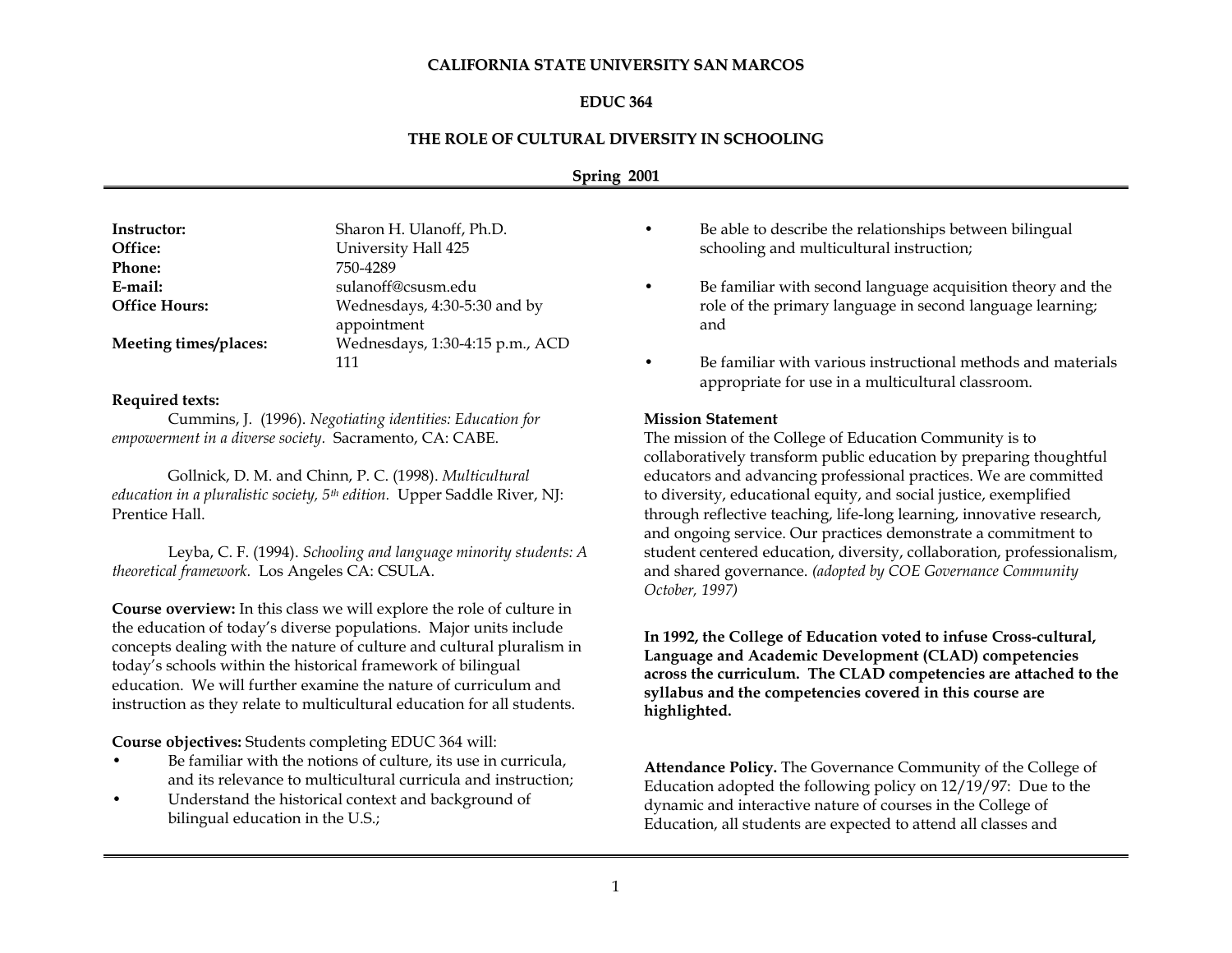participate actively. At a minimum, students must attend more than 80% of class time, or s/he may not receive a passing grade for the course at the discretion of the instructor. Individual instructors may adopt more stringent attendance requirements. Should the student have extenuating circumstances, s/he should contact the instructor as soon as possible.

**Course requirements:** This course deals with complex material processed in a variety of ways. Structured interactions, group processes, oral presentations, guided discussion of readings, and self-disclosure exercises are the norm. **Students are expected to have read assigned materials by the date indicated in the syllabus, and should be prepared to discuss readings individually or in variously structured groups.** The degree of your engagement in these processes forms the basis for points assigned. Due to the fast paced and highly interactive nature of the course, regular attendance and full participation are expected: teaching and learning is difficult (if not impossible) if one is not present for and engaged in the process. Therefore, College Policy is amplified as follows:

- 1. Missing more than 1 class meetings will result in the reduction of one letter grade. (1 absence =  $A$ ; 2 absences =  $B$ ; 3 absences =  $C$ )
- 2. Arriving late or leaving early on more than two occasions will result in the reduction of one letter grade.
- 3. Illness and emergency circumstances will be negotiated on a case-by-case basis. Students are expected to establish appropriate personal, academic and career-ladder priorities. These measures should not be considered punitive. Rather, they should be viewed as taking appropriate individual responsibility for one's own learning in a democratic, collaborative and reciprocallearning environment.

**Assignments: All assignments must be handed in on the due date.** Assignments must be typed and double spaced.

|  | 1 personal history | 15 points |
|--|--------------------|-----------|
|--|--------------------|-----------|

- 1 research paper/presentation 35 points
- 1 community description 20 points

| $\bullet$ | 1 outcome assessment         | 20 points |
|-----------|------------------------------|-----------|
|           | Attendance and participation | 10 points |

# **Grading Scale:**

| $A = 93 - 100$ | $B + = 87 - 89$ | $C+=77-79$  | $D+=68-69$    | F=below 64 |
|----------------|-----------------|-------------|---------------|------------|
| $A = 90 - 92$  | B=83-86         | $C = 73-76$ | $D = 66 - 67$ |            |
|                | $B = 80 - 82$   | $C = 70-72$ | $D = 64 - 65$ |            |

## **General Considerations**

- *Outcomes and Standards:* The context for and scope of this course is aligned with standards for the Cross-cultural Language and Academic Development (CLAD) endorsement, as articulated by the California Commission on Teacher Credentialing, and as approved by the faculty of the College of Education. Further consideration has been given to the alignment of standards for multicultural education as articulated by the National Council for Accreditation of Teacher Education (NCATE), the Interstate New Teacher Assessment and Support Consortium (INTASC), and the National Board for Professional Teaching Standards (NBPTS). Emphasis is placed on learning outcomes (what you know and can demonstrate) rather than on inputs (putting in "seat time", meeting minimum criteria for assignments, checking off tasks and activities), and how these outcomes correspond to your potential to enhance student learning as a new teacher.
- *Academic Honesty:* It is expected that each student will do his or her own work, and contribute equitably to group projects and processes. If there is any question about academic honesty, consult the University Catalog.
- *Appeals:* Every student has the right to appeal grades, or appeal for redress of grievances incurred in the context of any course. Disputes may be resolved informally with the professor, or through the formal appeal process. For the latter, consult Dr. E. Oliver, Associate Dean.
- *Ability:* Every student has the right to equitable educational consideration and appropriate accommodation. Students having differing ability (mobility, sight, hearing, documented learning challenges, first language/English as a second language) are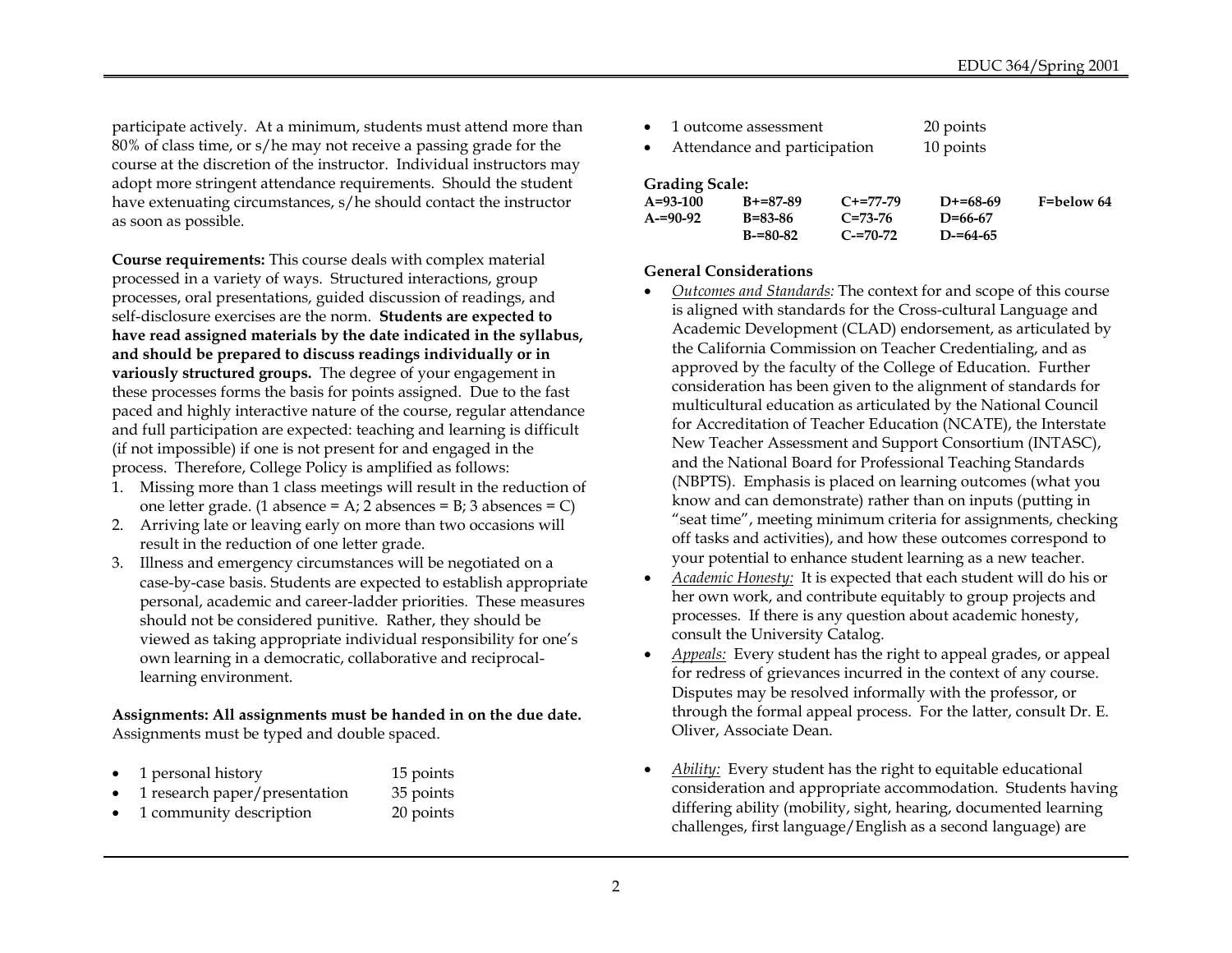requested to contact the professor at the earliest opportunity. Every effort will be made to accommodate special need. Students are reminded of the availability of Disabled Student Services, the Writing Center, technology assistance in the computer labs, and other student support services available as part of reasonable accommodation for special needs students.

#### **Assignment descriptions:**

*Personal histories: Examining your own culture:* (15 points).

"In order to learn to teach in a society that is increasingly culturally and linguistically diverse, prospective teachers . . . need opportunities to examine much of what is usually unexamined in the tightly braided relationships of language, culture, and power in schools and schooling. This kind of examination inevitably begins with our own histories as human beings and as educators--our own cultural, racial, and linguistic backgrounds and our own experiences as raced, classed, and gendered children, parents, and teachers in the world. It also includes a close look at the tacit assumptions we make about the motivations and behaviors of other children, other parents, and other teachers and about the pedagogies we deem most appropriate for learners who are like us and who are not like us" Cochran-Smith (1993). *Color blindness and basket making are not the answers: Confronting the dilemmas of* 

*race, culture, and language diversity in teacher education.*  For this assignment you will write a narrative essay about your own life, describing the experiences that have shaped your views of race, culture and diversity. Reflect on your own experiences in terms of your own specific culture, that which is determined by your own circumstances. It is the intention of this assignment for you to explore within yourself your identity as a learner, teacher and as a member of your cultural group. Include specific examples of events or situations that you feel shaped your views. Be sure to situate your examples in the context of assumptions about schooling and education, etc. Feel free to relate these examples to the readings and

discussions from class. **This paper is due February 28, 2001.** You will share your essay in small groups on that day.

*Research paper and presentation* (25 points paper/10 points presentation). Students will work in groups of four to six students to present various issues discussed in class. In this group you will research and write, as a group, a research paper and present a panel discussion of your work to the class. Groups may choose to present opposing sides or support one particular issues. Feel free to be creative about your presentation. Previous presentations have included simulations of school board meetings, talk shows, web site development and have incorporated a variety of media. Your research should include at least 3 sources from the internet/www, at least 3 print media sources and at least one of the texts used in class. References must be exclusive on one another. Your paper will include:

- 1. A cover page listing the title, a 2-3 paragraph/200 word abstract, full names of all group members;
- 2. A narrative that describes the issue, including its historical context;
- 3. A description of why the issue is significant in the field of education;
- 4. Your position on the issue and why you have taken the position;
- 5. A defense (rationale) for taking the position with appropriate references;
- 6. A conclusion regarding the issue, with recommendations for action;
- 7. An annotated bibliography of all references consulted; and
- Attachments such as your visual aids for the presentation, graphic organizers, or any supplementary material to enhance student learning.

The length of the paper is determined by the degree to which you articulate the requirements outlined above. You must incorporate depth of analysis rather than mere description. Your paper should answer WHY and HOW more importantly than WHO, WHAT, WHEN or WHERE. The paper should be stapled together and not placed in any kind of binder. The paper is due **May 2, 2001.**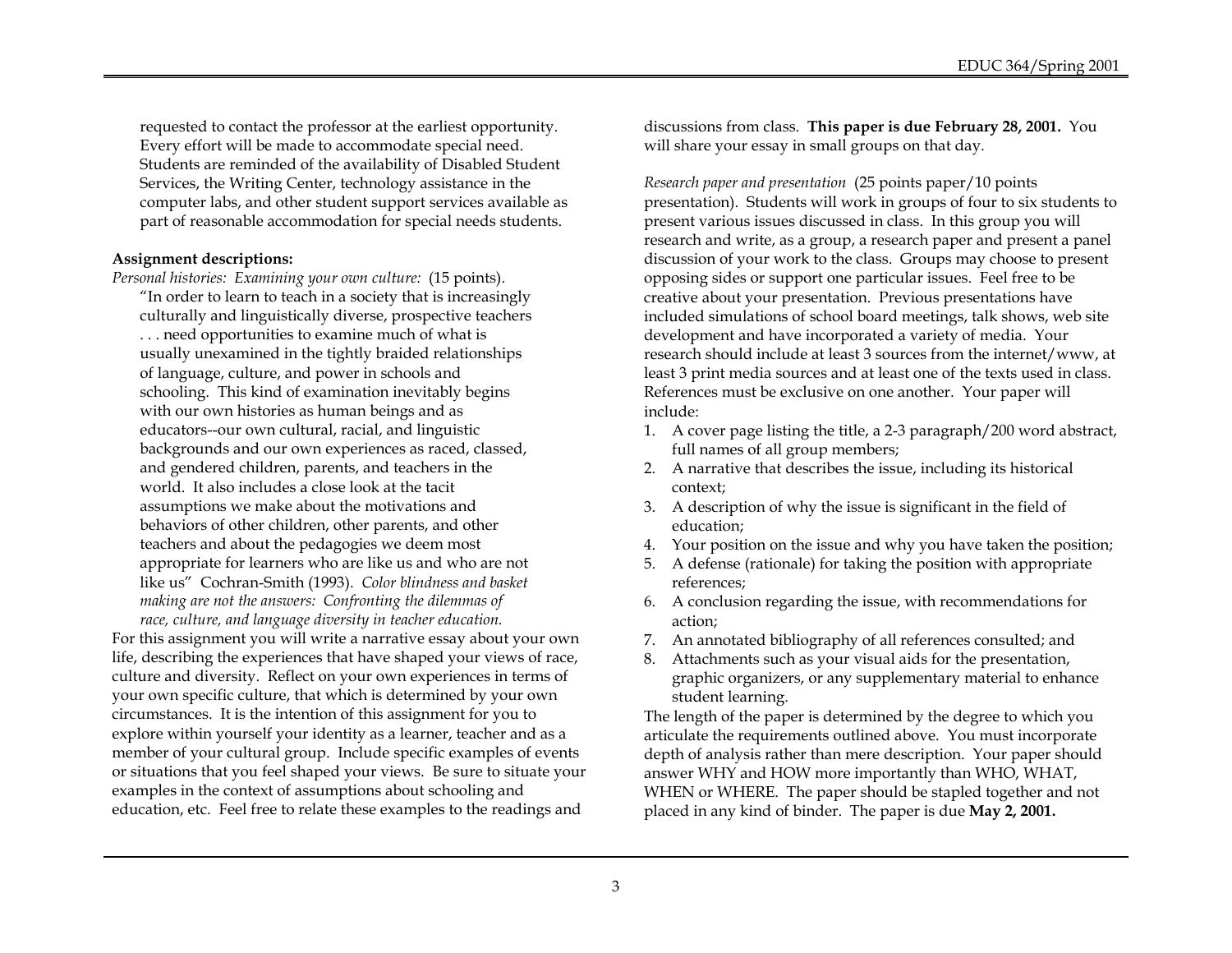Your panel presentation will be 20 minutes in length. You will present a synopsis of the issue accompanied by appropriate visual, aural and/or tactile aids. You may want to include skits, simulations, debate or some other form of multi-modal presentation. Please do NOT read your paper. In addition to your presentation please plan to allow for no more than 10 minutes for questions following your presentation. These presentations will be made on **May 2, May 9 and May 16. All papers must be turned in on May 2, 2001.** Students may choose from the following topics or select one of their own (be sure to check with the instructor if you self-select a topic):

- 1. Are maintenance models or two way models better in terms of bilingual education?
- 2. Why do we have to educate the children of undocumented workers?
- 3. Why education that is multicultural and social reconstructionist more appropriate than other models of multicultural education?
- 4. Why is cultural pluralism a better approach to diversity than cultural assimilation?

5. What are the goals and benefits of the "English plus" movement? Presentations will be evaluated on the criteria listed on the final page of this course outline. Papers will be evaluated for clarity, comprehensiveness, integration with other learnings from the class (discussions, readings, lectures, simulations, etc.) analysis and insight, and the reader's overall impression of the quality of the paper.

*Community Description* (20 points). Select a community that you wish to study. The community should reflect some aspect of cultural diversity. Take a "tour" of the community. What do you observe? Take notes of the types of stores, homes, streets, signs, advertisements, that you observe. Based on your tour, begin to form some questions about this community. What kind of a "feel" do you get of this community? What is the "culture" of the community? Define the community. Provide a detailed description, as if drawing a picture. Pose at least 3 questions that deal with some aspect of culture: e.g., the nature of culture, perceptions culture, historical perspectives, demography, to name a few. Address each question in

your paper, and write beyond the "observable" to address deeper notions concerning culture. *You are encouraged to discuss your questions with the professor, who will be able to guide you in your discussion.* Discussion of your questions (analysis) should be integrated with readings and activities specifically associated with your participation in the culture modules. Please provide the appropriate citation within the text and reference section. All papers should be double-spaced. Overall, your study of the community should address this question: *Given what I have learned in this community study, what can I plan for as an individual entering the field of education?* You will also identify a specific resource that may aide other educators in addressing the needs of a specific cultural group. Describe the resource (e.g., program, curriculum, research, book) and write up a one page summary which provides pertinent information for teachers. Include your notes and any other information concerning the community in an appendix. Minimum 8 page writeup. Please use the following time line to help you with your paper. **This assignment is due on April 18, 2001.**

*Outcome Assessment* (15 points). You will select the most important learning or closely related sets of learnings you have acquired during the course. You will write in detail:

- 1. What you learned;
- 2. How you knew you were learning something of significance (assessing your own learning);
- 3. How this will shape your attitudes and demonstrated behaviors as a teacher or in future intercultural interaction; and
- 4. How you will be able to demonstrate overall "cultural competence." This paper will be graded on your ability to synthesize data around the topic you select, your depth of reflective analysis, your ability to articulate the cognitive, behavioral and affective domains of your learning, and the relationship of this topic to your future growth and professional practice. **This assignment is due on May 16, 2001.**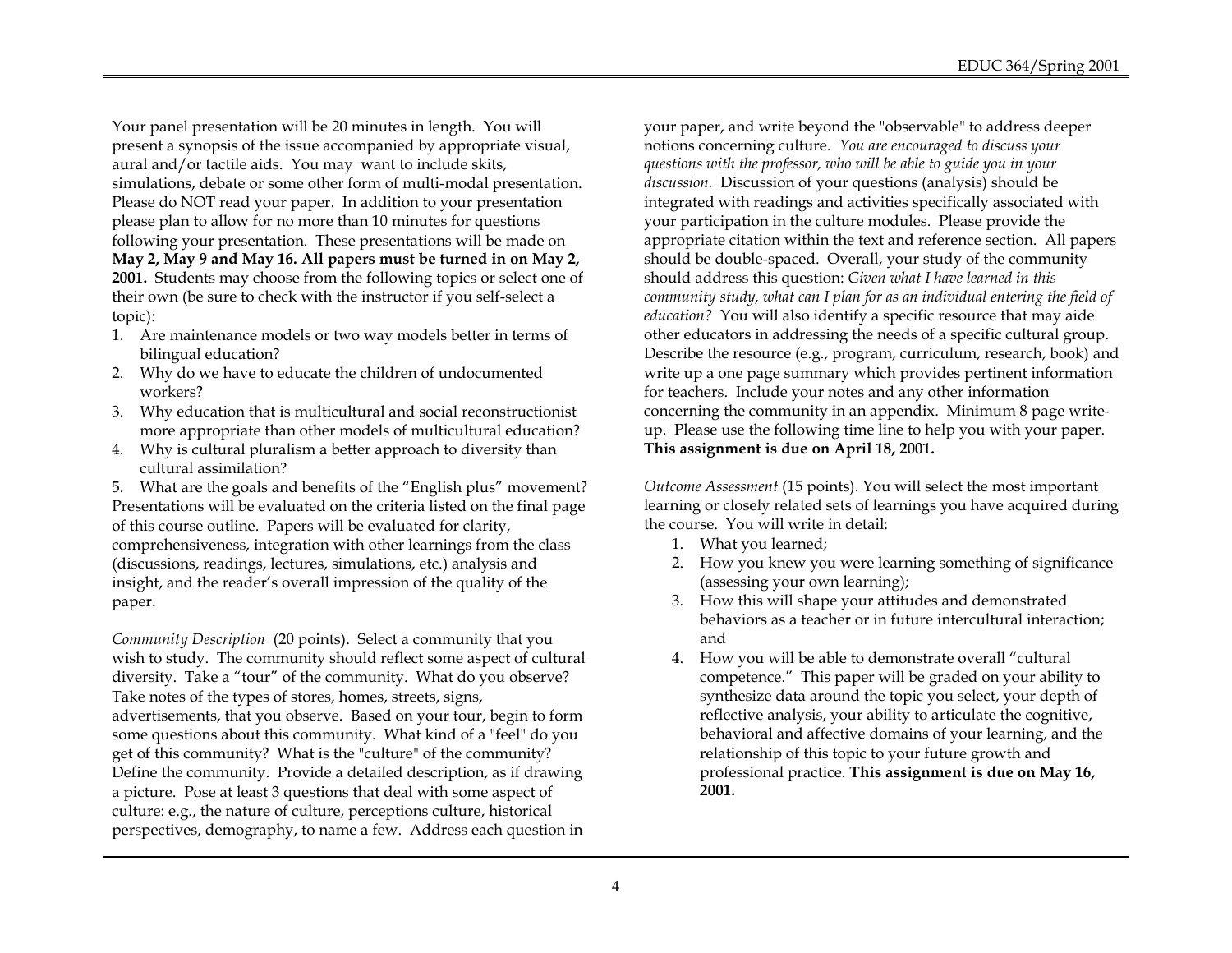| Date<br>2/7 | Topic<br>Needs sensing; course                                                                                               | Assignment<br>Pre survey in class               | Date<br>4/18 | Topic<br>The role of the primary                                                                                                        | Assignment<br>Cummins in Leyba;                    |  |
|-------------|------------------------------------------------------------------------------------------------------------------------------|-------------------------------------------------|--------------|-----------------------------------------------------------------------------------------------------------------------------------------|----------------------------------------------------|--|
|             | overview; what is culture?                                                                                                   |                                                 |              | language in second language<br>learning                                                                                                 | Cummins, Ch. 3 & 5<br>Community description due!   |  |
| 2/14        | The nature of culture: Brief<br>history and scope of the                                                                     | Cummins, Ch. 1; Gollnick and<br>Chinn, Ch. 1    |              |                                                                                                                                         |                                                    |  |
|             | notion of culture                                                                                                            |                                                 | 4/25         | Cultural contact con'd;<br>Cultural diversity in the U.S.                                                                               | Chinn, Ch. 4, 6, 8                                 |  |
| 2/21        | The nature of culture;<br>bilingual ed. and culture                                                                          | Cummins, Ch. 6, 8; Gollnick<br>and Chinn, Ch. 2 |              | and California: Changing<br>demographics                                                                                                |                                                    |  |
| 2/28        | Why do we have bilingual<br>education? Historical<br>overview and legislation                                                | Cummins, Ch. 2; Personal<br>history due!        | 5/2          | Changing demographics<br>con'd; Panel Presentations                                                                                     | Cummins, Ch. 7;<br>Research paper due!             |  |
| 3/7         | Misconceptions about<br>bilingual ed.; overview of<br>bilingual programs and<br>instructional strategies                     | Cummins, Ch. 5 & 8; Leyba<br>pp. 47-51          | 5/9          | Cultural pluralism and<br>instructional methods: Issues<br>in curriculum development<br>and social policy<br><b>Panel Presentations</b> | Cummins, Ch. 9;                                    |  |
| 3/14        | Cultural simulation: Bafá, Bafá                                                                                              |                                                 | 5/16         | Methods and materials in a<br>multicultural classroom:                                                                                  | Crawford in Leyba<br>Snow in Leyba                 |  |
| 3/21        | Manifestations of culture in<br>the classroom: Working with<br>diverse populations; cultural<br>contact: Concepts and stages | Cummins, Ch. 4, 6; Chinn, Ch.<br>5;             |              | Cultural pluralism,<br>instructional strategies and<br>materials bias<br>Panel presentations                                            | Thonis in Leyba<br><b>Outcome Assessments due!</b> |  |
| 3/28        | Language structure and use;<br>second language acquisition                                                                   | Krashen in Leyba; Chinn, Ch.<br>7               | 5/23         | The multicultural classroom:<br>Designing effective instruction<br>for diverse populations; recap:                                      | Chinn, Ch. 9                                       |  |
| 4/4         | Spring Break, no class!                                                                                                      |                                                 |              | What have we learned?                                                                                                                   |                                                    |  |

**Course outline:** Readings are expected to be completed prior to the class meeting.*.*

4/11 Working session on panels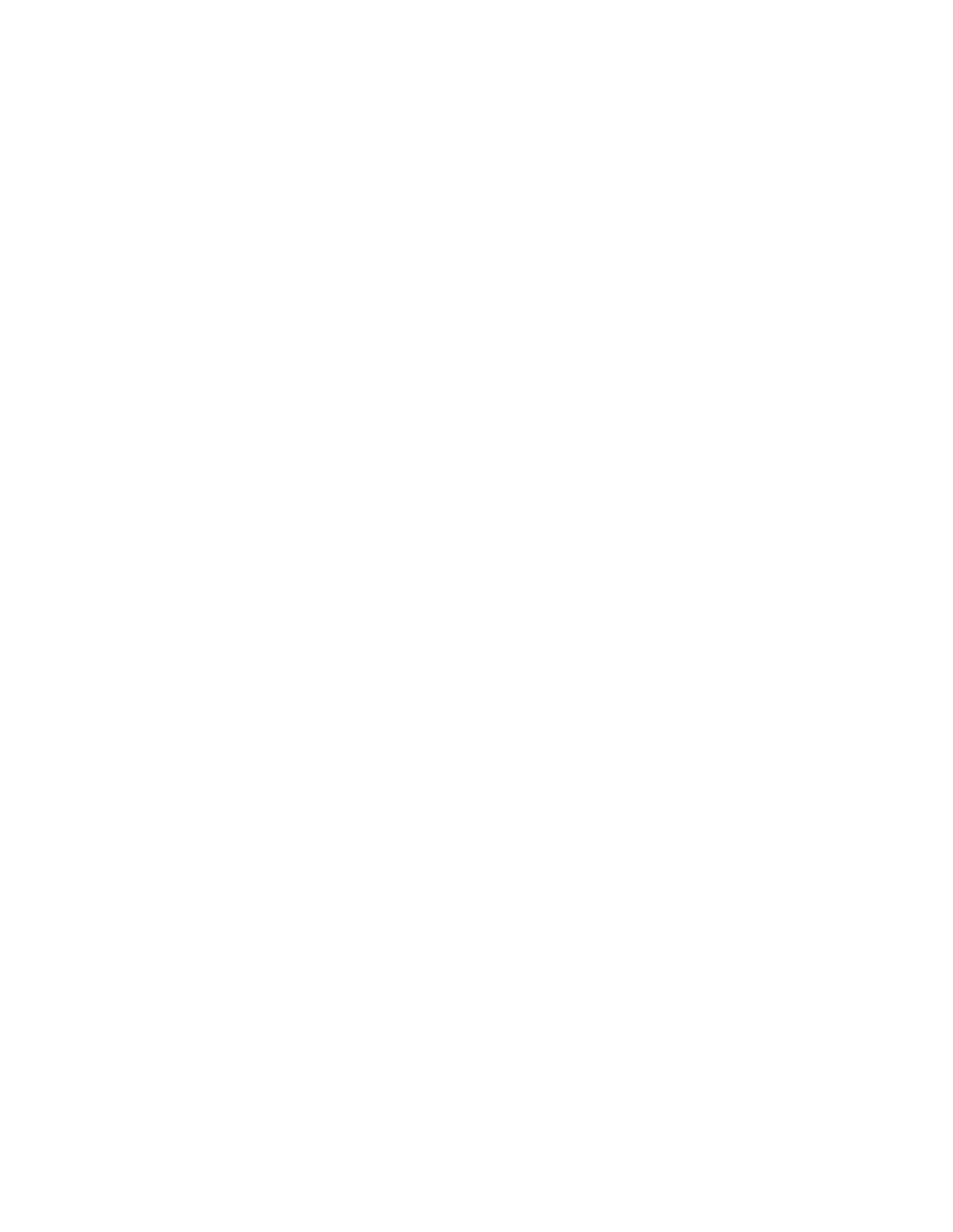# **CROSSCULTURAL, LANGUAGE, AND ACADEMIC DEVELOPMENT (CLAD) COMPETENCIES.**

| PART <sub>1</sub>                      | PART <sub>2</sub>                         | PART <sub>3</sub>                      |
|----------------------------------------|-------------------------------------------|----------------------------------------|
| LANGUAGE STRUCTURE AND                 | <b>METHODOLOGY</b>                        | <b>CULTURE</b>                         |
| <b>FIRST-AND SECOND-</b>               | OF BILINGUAL, ENGLISH                     | <b>AND</b>                             |
| <b>LANGUAGE</b>                        |                                           | <b>CULTURAL DIVERSITY</b>              |
| <b>DEVELOPMENT</b>                     | <b>LANGUAGE</b>                           |                                        |
|                                        | DEVELOPMENT, AND                          |                                        |
|                                        | <b>CONTENT INSTRUCTION</b>                |                                        |
| I. Language Structure and Use:         | I. Theories and Methods of                | I. Culture                             |
| <b>Universals and Differences</b>      | <b>Bilingual Education</b>                |                                        |
| (including the structure of English)   |                                           |                                        |
| A. The sound systems of language       | A. Foundations                            | A. Definitions of culture              |
| (phonology)                            |                                           |                                        |
| <b>B.</b> Word formation (morphology)  | B. Organizational models: What            | <b>B.</b> Perceptions of culture       |
|                                        | works for whom?                           |                                        |
| C. Syntax                              | C. Instructional strategies               | C. Intragroup differences (e.g.,       |
|                                        |                                           | ethnicity, race, generations,          |
|                                        |                                           | and micro-cultures)                    |
| D. Word meaning (semantics)            | II. Theories and Methods for              | D. Physical geography and its          |
|                                        | <b>Instruction In and Through English</b> | effects on culture                     |
|                                        | A. Teacher delivery for both              |                                        |
| E. Language in context                 | English language development              | E. Cultural congruence                 |
|                                        | and content instruction                   |                                        |
| F. Written discourse                   | B. Approaches with a focus on             | II. Manifestations of Culture:         |
|                                        | English language development              | <b>Learning About Students</b>         |
| G. Oral discourse                      | C. Approaches with a focus on             | A. What teachers should learn          |
|                                        | content area instruction                  | about their students                   |
|                                        | (specially designed academic              |                                        |
|                                        | instruction delivered in English)         |                                        |
| H. Nonverbal communication             | D. Working with paraprofessionals         | <b>B.</b> How teachers can learn about |
|                                        |                                           | their students                         |
|                                        |                                           | C. How teachers can use what           |
|                                        |                                           | they learn about their students        |
|                                        |                                           | (culturally responsive                 |
|                                        |                                           | pedagogy)                              |
| II. Theories and Factors in First- and | III. Language and Content Area            |                                        |
| Second-Language Development            | Assessment                                | <b>III.</b> Cultural Contact           |
| A. Historical and current theories     |                                           | A. Concepts of cultural contact        |
| and models of language analysis        | A. Purpose                                |                                        |
| that have implications for             |                                           |                                        |
| second-language development            |                                           |                                        |
| and pedagogy                           |                                           |                                        |
| B. Psychological factors affecting     | B. Methods                                | B. Stages of individual cultural       |
| first- and second-language             |                                           | contact                                |
| development                            |                                           |                                        |
| C. Socio-cultural factors affecting    | C. State mandates                         | C. The dynamics of prejudice           |
| first- and second-language             |                                           |                                        |
| development                            |                                           |                                        |
| D. Pedagogical factors affecting       | D. Limitations of assessment              | D. Strategies for conflict             |
| first- and second-language             |                                           | resolution                             |
| development                            |                                           |                                        |
| E. Political factors affecting first-  | E. Technical concepts                     |                                        |
| and second-language                    |                                           |                                        |
| development                            |                                           |                                        |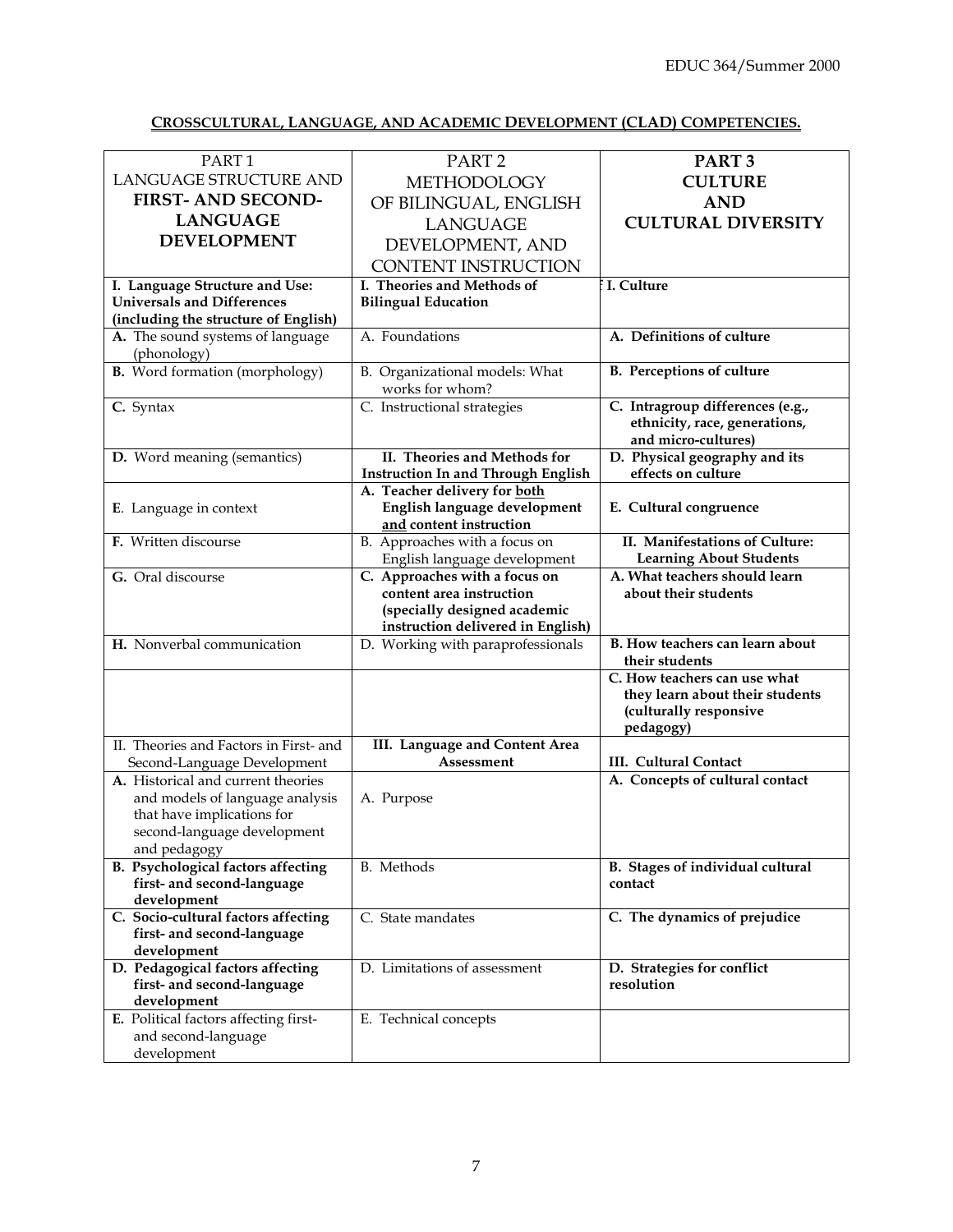**EDUC 364** stresses competencies in Part 1, II B, C, D; Part 2, II A, C, and Part 3 in its entirety.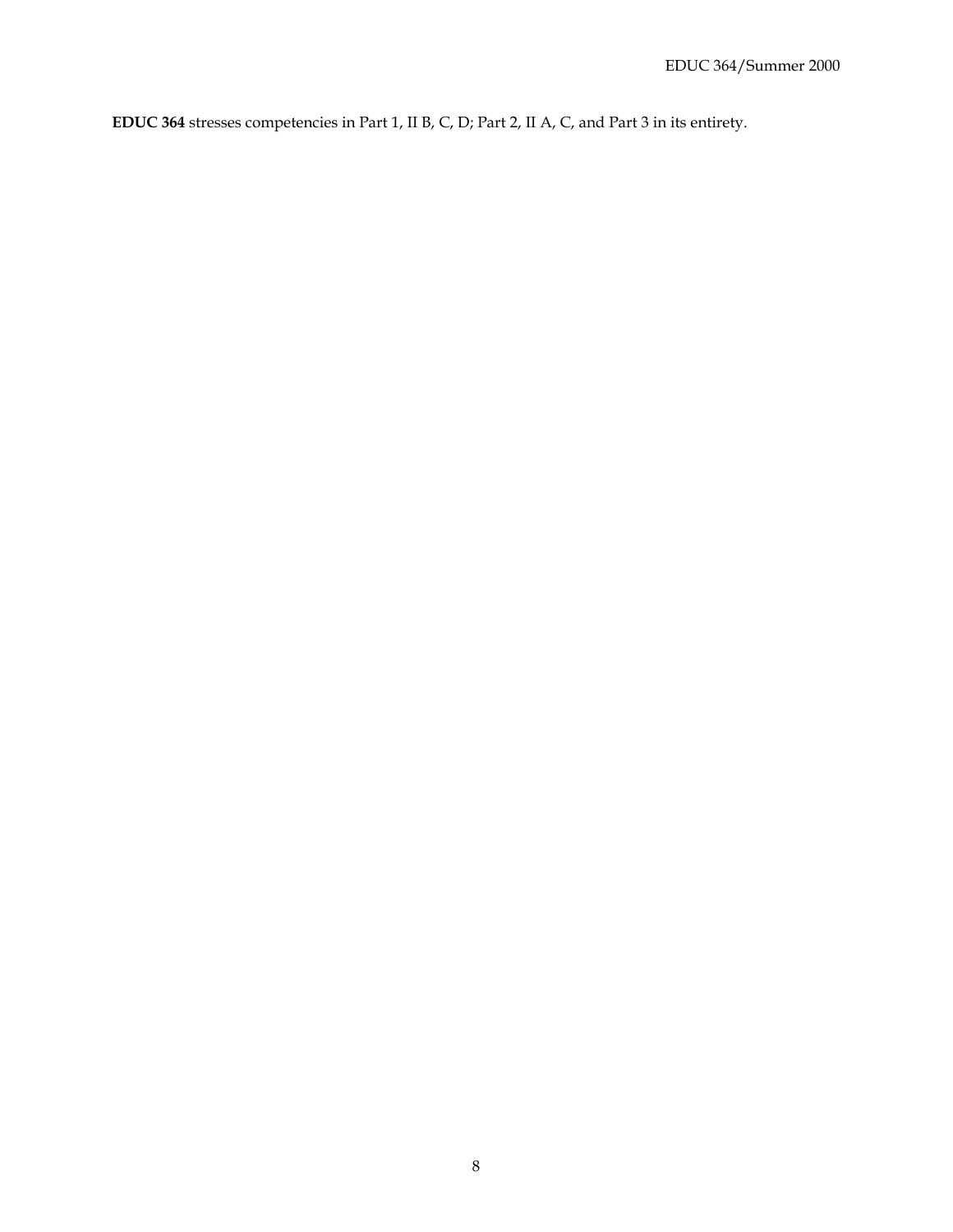# **Scoring Rubric for Research Paper and Presentation: EDUC 364**

| Group: |  |  |
|--------|--|--|
|        |  |  |
| Topic: |  |  |
|        |  |  |

| Paper                                                              |                |              |
|--------------------------------------------------------------------|----------------|--------------|
| Standard                                                           | Possible       | <b>Score</b> |
| Effectiveness in describing the issue including historical context | 5              |              |
|                                                                    |                |              |
| Effectiveness in presenting a position, with rationale for that    |                |              |
| position                                                           | 5              |              |
|                                                                    |                |              |
| Effectiveness in supporting position, including use of citations   |                |              |
| and/or references                                                  | 5              |              |
| Effectiveness in presenting conclusions or significance            | 4              |              |
|                                                                    |                |              |
| Specific or overall strengths of the paper                         |                | $(+)$        |
|                                                                    |                |              |
| Specific or overall concerns related to the paper                  |                | $(-)$        |
|                                                                    |                |              |
| Degree to which paper is logically organized, formatted and        |                |              |
| presented                                                          | $\overline{2}$ |              |
| Degree to which bibliography is appropriately annotated, meets     |                |              |
| requirements, and supports the paper                               | $\overline{2}$ |              |
|                                                                    |                |              |
| Effectiveness in supporting position, including use of citations   |                |              |
| and/or references                                                  | $\overline{2}$ |              |
|                                                                    |                |              |
| Total score for paper                                              | 25             |              |
| Presentation                                                       |                |              |
| Organization of presentation (e.g., did all group members have a   |                |              |
| significant role? was the topic clearly defined?)                  | 3              |              |
|                                                                    |                |              |
| Effectiveness of presentation                                      | 3              |              |
|                                                                    |                |              |
| Effectiveness of sheltered instruction, including visuals, multi-  | $\overline{2}$ |              |
| modal format and handouts                                          |                |              |
| Response to questions                                              | $\overline{2}$ |              |
|                                                                    |                |              |
|                                                                    |                |              |